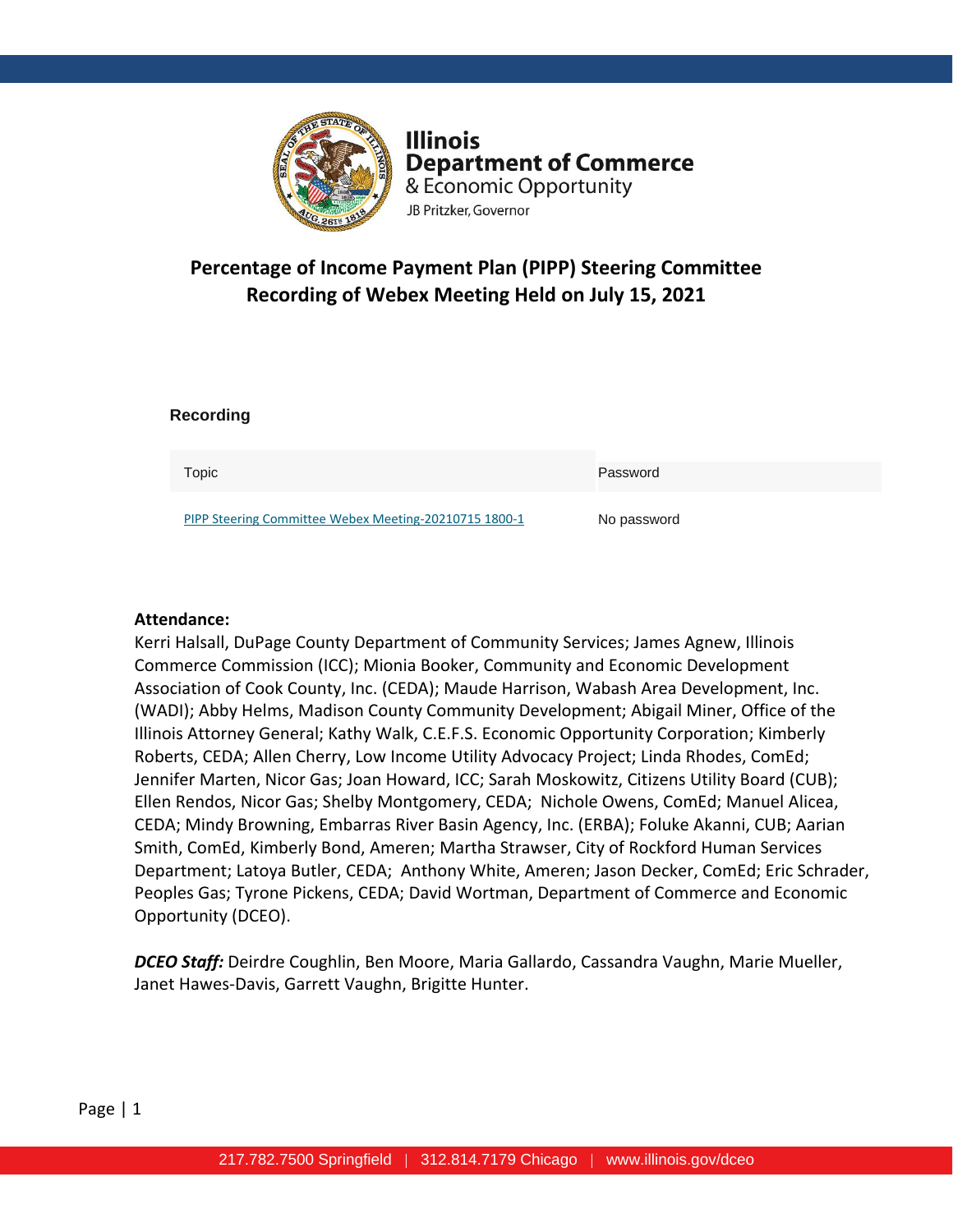# **Percentage of Income Payment Plan (PIPP) WebEx Meeting Transcript July 15, 2021**

#### WEBVTT

# 1

david wortman 00:00:52.965 --> 00:01:07.455 And unmute you, but we'll also monitor the chat. So if you have questions, you can put those in the chat as well. So, with that, uh, I will call the meeting to order.

# 2

david wortman 00:01:09.765 --> 00:01:16.635 And, uh, 1st thing we'll do is the will approve the.

# 3

david wortman 00:01:18.854 --> 00:01:38.834 Meeting minutes from the last meeting we're doing these the same way that we've been doing in the past. So we had a link sent out to the video and then the transcript of the meeting from the last meeting. So those are out there.

#### 4

david wortman 00:01:56.565 --> 00:02:04.185 Mute or type into chat that they move to approve the last meeting minutes.

#### 5

Eric Schrader 00:02:14.835 --> 00:02:15.465 I approve.

#### 6

david wortman 00:02:16.365 --> 00:02:17.385 Thank you Eric.

#### 7

david wortman 00:02:25.394 --> 00:02:44.744

So, uh, we have Nicole and Eric and Mo have done emotion and prove all in favor. Say, aye, you're saying it on mute if you're not in favor typing into the check we will count those later. We will assume the meeting minutes are approved. We need a better way to do that. We will move on.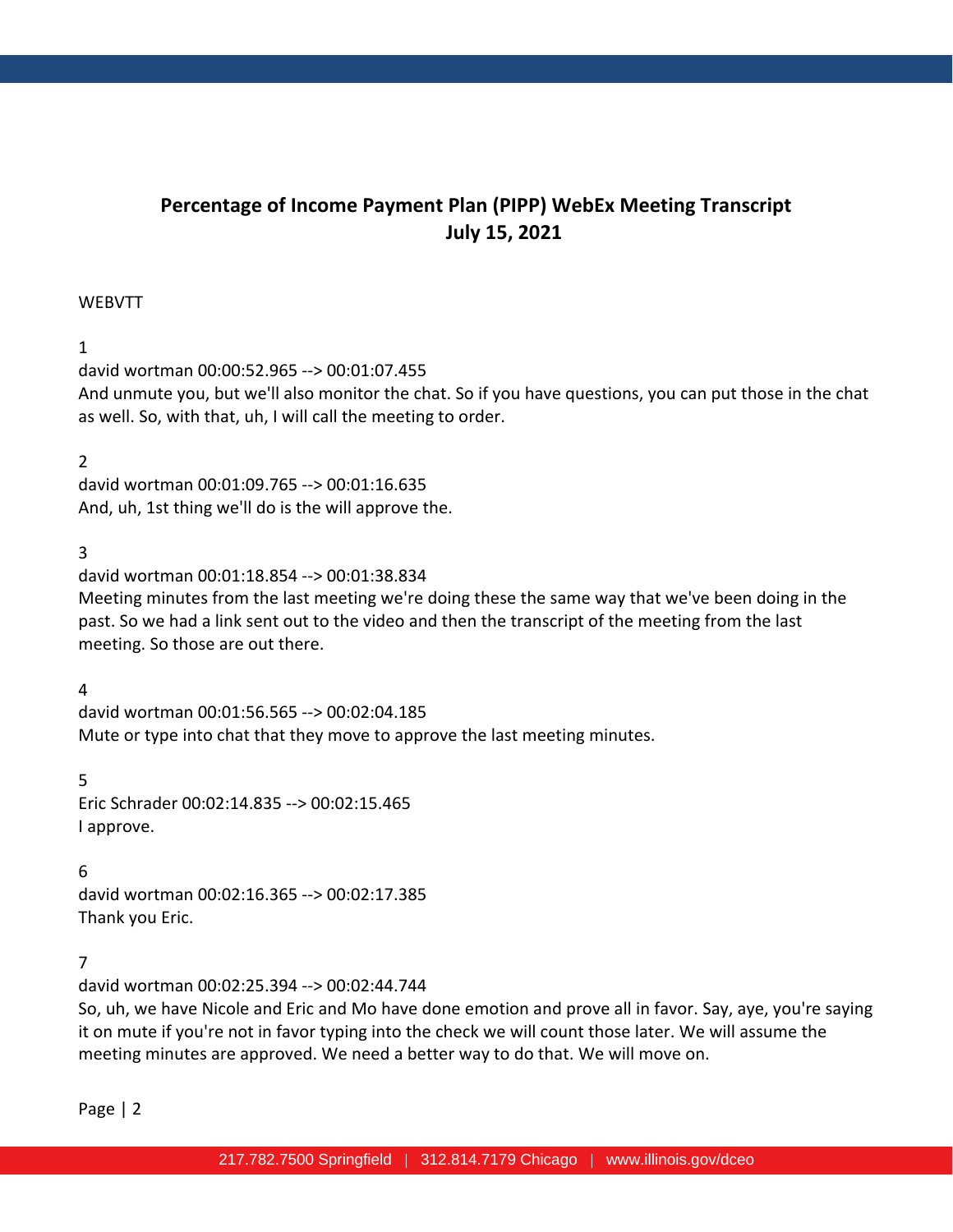#### david wortman 00:02:44.804 --> 00:03:04.934

To the discussion items, now I'm going to start with a quick legislative update and I'll start by saying that there are people on this call who understand the legislative process better than I do. So if I get anything wrong, feel free to unmute and clarify but I.

#### 9

#### david wortman 00:03:09.780 --> 00:03:29.935

Process work this last session so, uh, we went through the energy affordability discussion group and came up with a language for revisions to the energy efficiency, or the energy assistance act. Uh, and that was all put together. I think we had some competing bills with, uh.

#### 10

# david wortman 00:03:29.939 --> 00:03:49.509

Slightly different language, but largely similar, uh, what ended up getting past there's Senate bill 265. that has a lot of the changes that we talked about in the, the energy affordability group.

#### 11

#### david wortman 00:04:02.160 --> 00:04:22.300

Information was put into the budget implementation bill so there's language in the bill that was passed as well that is similar to but not identical to the language that was in Senate bill 265.

#### 12

# david wortman 00:04:26.000 --> 00:04:46.115

The bill has the no sweep language. The No sweep language is not in 265 and I don't know how that happened, but that is what happened so, the bill has that language that's not in 265. the build does not.

13

david wortman 00:04:52.895 --> 00:04:56.735 With language, but without any of the changes for the PIP program.

14

david wortman 00:04:59.014 --> 00:05:18.264

The bill was signed by the governor, so it is currently law. The 265 has been sent to the governor. Uh, it was sent on 630 so, June 30th, but it to my knowledge as a, just a couple days ago, it has not yet been signed.

#### 15

#### david wortman 00:05:18.965 --> 00:05:39.065

So, um, we have some of the changes that were talked about, but, uh, the changes that were specific to Pip have not been signed yet. We started the new tip year July 1st, with the certifications and there.

#### 16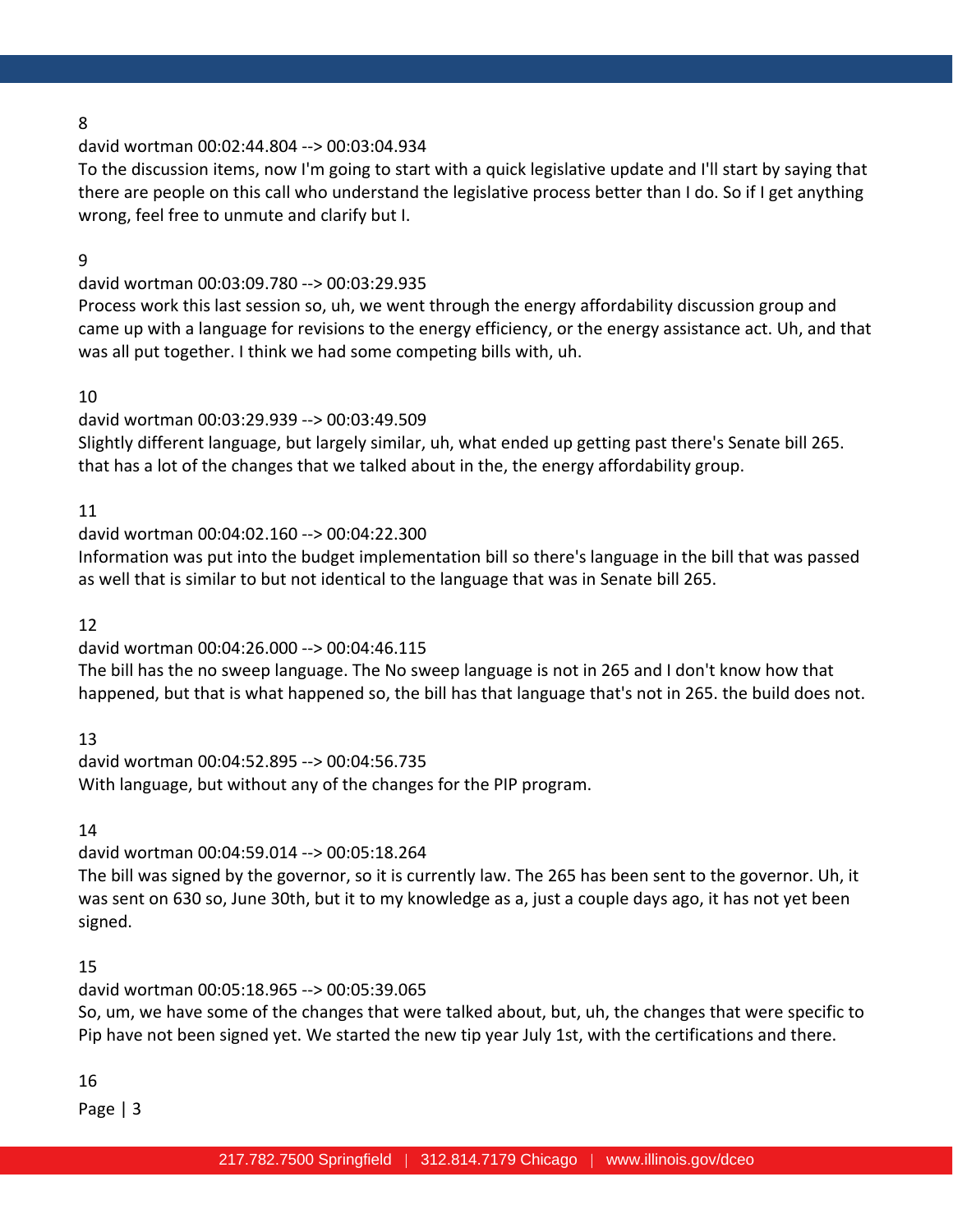#### david wortman 00:06:04.365 --> 00:06:24.297

Uh, we continue to enroll people and Pip up to 150%. If I say this wrong Maria stopped me, but we enrolled tip up to 150% last year as we had in the past, even though the lie he was.

# 17

#### david wortman 00:06:24.319 --> 00:06:44.419

To go up to 200 we did that, because we didn't know whether the 200% would be permanent and we didn't want to enroll someone in Pip at 170 and then have the 200 go away and have to remove them. So we believe as soon as Senate bill 265 gets signed, we will be able to enroll people.

# 18

# david wortman 00:06:44.504 --> 00:07:04.622

Tip up to 200%, but as of today, that's not the law. If someone can signed up in the past for Kip and as they come in to recertify this year are above the 150, but below 200, we're going to recertify them.

# 19

# david wortman 00:07:04.664 --> 00:07:24.784

Assuming that 265 is going to be passed the other items in the 265 that affect PIP that aren't law. Yet we're holding off until that is signed. So, in her update, Maria is going to go.

# 20

# david wortman 00:07:24.799 --> 00:07:44.923

Go through the significant changes for the PIP program in 265 that we're going to implement pending the signing of 265. so I hope all that makes sense. That is the legislative update. There is.

#### 21

# david wortman 00:07:44.959 --> 00:08:04.094

1 other thing that the lawyers and legislative experts on this can tell me if there's conflicting language and bills I've been told, I haven't read this, but I was told by a governor's office lawyer that the bill that was last out of the legislature.

#### 22

# david wortman 00:08:17.640 --> 00:08:37.794

They were both past June. 1st, so, now we need to know what time they were passed. If indeed that's the case because there is the sweeps language is different. So I don't know for sure exactly where we'll end up with all that, but that's what I know. And stuff today, so that is the legislative update.

#### 23

# david wortman 00:08:37.823 --> 00:08:57.954

Any questions do you know when 265 will be signed? No, no, we've asked that. I don't know. I don't I'm not plugged in over the governor's office. I don't know, for sure what the process is or why this weight is going on. We do believe it will be signed, but I'm not for sure when.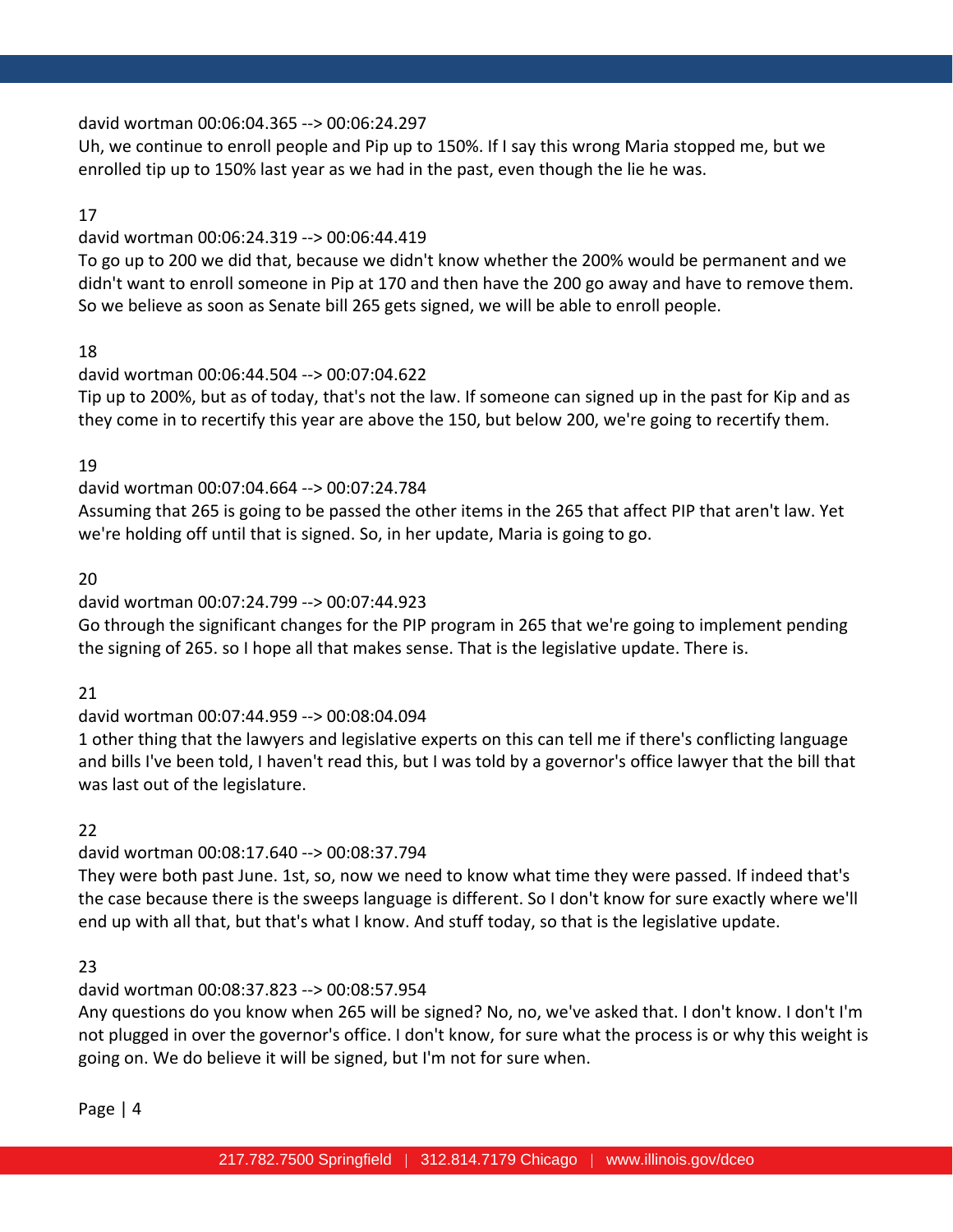david wortman 00:08:58.134 --> 00:09:13.934

And I'm not sure why it hasn't been yet. So, with that, if there are any other questions, you can type them in or I'll be watching that. But other than that, I will turn it over to Maria. Who's going to go through the program changes for 2022.

# 25

Maria Gallardo 00:09:15.144 --> 00:09:18.114 Thank you David. Hey, just to bring to your attention.

# 26

Maria Gallardo 00:09:18.564 --> 00:09:24.534 There's another questioning the chat asking is the anti suite legislation, and now it's law.

# 27

david wortman 00:09:26.604 --> 00:09:38.259

Yeah, so the anti sweep legislation, this is a mystery to me as well. It was in 265. I was told that it had to be removed from 265 because the governor wouldn't sign it.

# 28

david wortman 00:09:38.279 --> 00:09:48.594 It was in there, but somehow it ended up in the BIM and so it was in the bump and the bank has been signed. So the anti sweep language is.

# 29

Maria Gallardo 00:09:52.284 --> 00:10:10.944 Thank you David right? So good afternoon. Everyone we will both I head now with the program update so to piggyback on David's, he's the chief of paid. We thought that we will start off today with.

30

Maria Gallardo 00:10:33.680 --> 00:10:53.798

Will be implementing as soon as the energy we receive authorization from the energy assistant act. So, in terms of what we are implementing the currently effective July 1st, the 2022 income guidelines are based on the 200% of the federal.

#### 31

Maria Gallardo 00:10:53.864 --> 00:11:13.934

Covered poverty guidelines and the state median income, as David was saying earlier, we are doing it this way because whether says the eligibility to be categorical or whether we station. So.

#### 32

Maria Gallardo 00:11:13.999 --> 00:11:34.004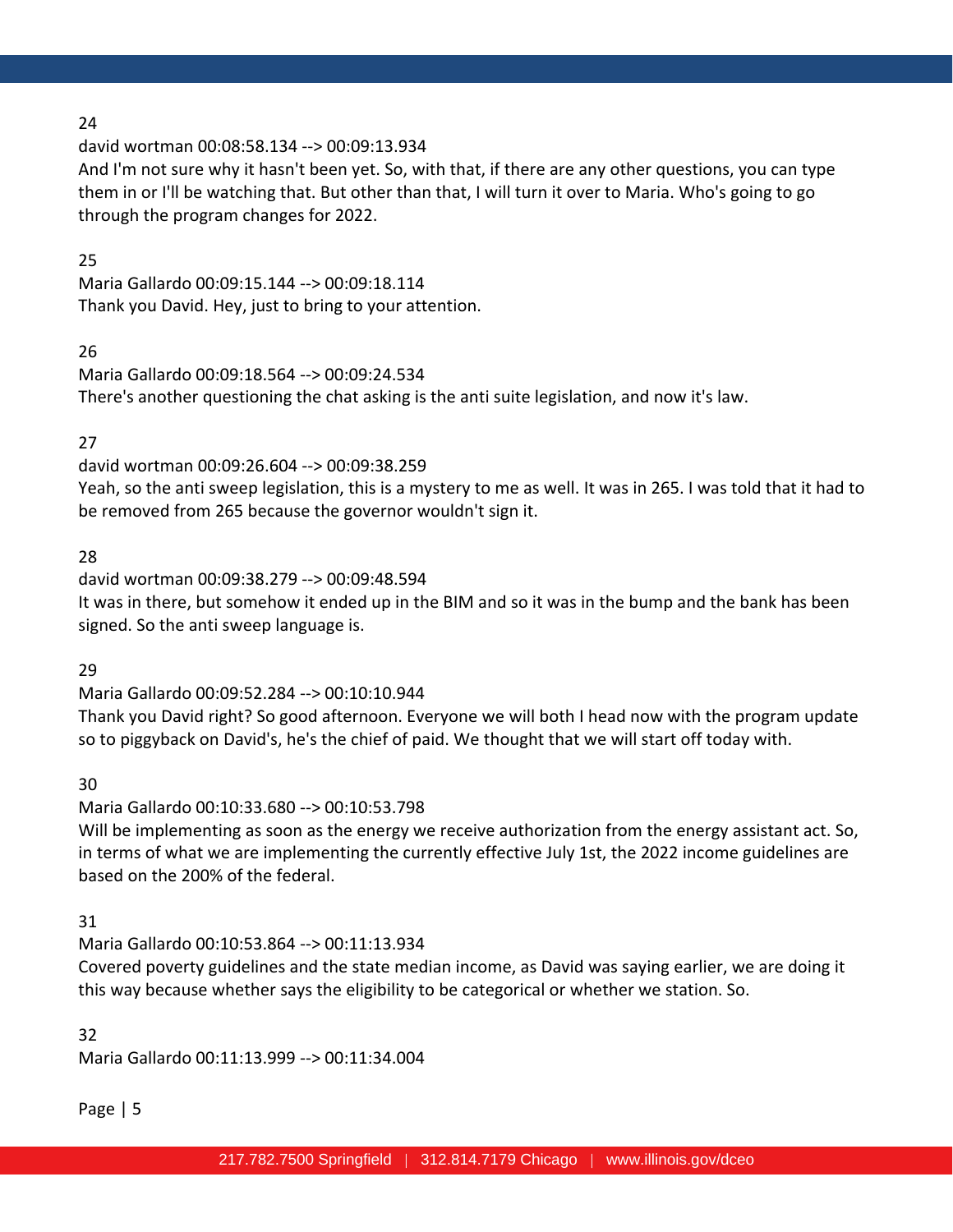Any salaries that our programs with kind of are aligned in terms of the income guidelines and as David was mentioning earlier our last year, our customers that we started fine. We're also recertify under the.

#### 33

Maria Gallardo 00:11:34.159 --> 00:11:37.573 Percent of the federal poverty.

# 34

Maria Gallardo 00:11:40.695 --> 00:11:59.355

Uh, we have increased significantly the benefits matrix for the new program year. We'll, we'll plan to talk a little bit more about those during the draft by state plan that we are planning to present to the pack.

# 35

Maria Gallardo 00:11:59.535 --> 00:12:19.485

July 2009 meeting, but we wanted to share with this group that the benefits has been increased significantly this year and the other change that we already plugged entities that would increase the percentage to the local.

# 36

Maria Gallardo 00:12:19.544 --> 00:12:39.043 Agencies to 8% instead of the 6% as you know, this was 1 of the biggest item when the energy affordability group discussions was going was going on. So we have implemented these 3 changes.

# 37

Maria Gallardo 00:12:39.679 --> 00:12:59.244

In terms of the changes that have any impact and stars that we are authorized by the energy assistant act, we plan on implementing the maximum benefit amount of 1800. now.

# 38

Maria Gallardo 00:12:59.839 --> 00:13:14.919 Get up into 3rd 4th, it won't be split 50% of the benefit. It will go to the gas utility and then 50% will go to the electric company. Sydney are in the.

# 39

Maria Gallardo 00:13:15.284 --> 00:13:34.930 I will follow that 50% distribution. So, customers now, instead of 3.6 and 4 will be saved, 3% of the total 6% will go to the gas. And then 3% will go toward the.

# 40

Maria Gallardo 00:13:35.145 --> 00:13:54.461 Electric CPR, and they find finally the drop date will be changed instead of a day 45 then we can potentially be dropping a customer due to payment the changes that those customers will be dropped.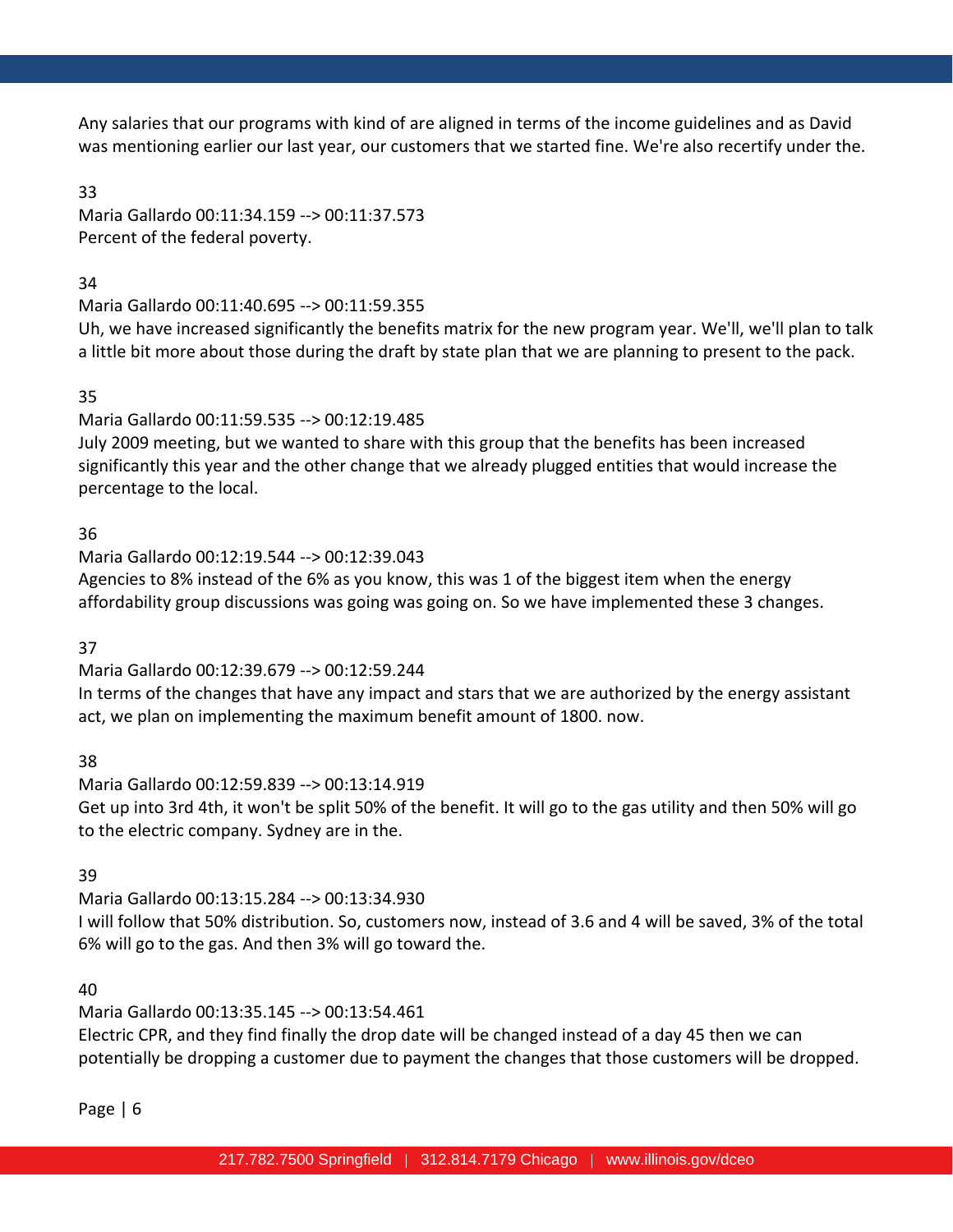Maria Gallardo 00:13:55.279 --> 00:14:15.355

5, so we have been working very hard with our guest consulting, which is it contractor to have everything ready in the test system. So, as soon as we received that authorization from the energy assistance.

# 42

Maria Gallardo 00:14:15.584 --> 00:14:35.594

Thing we plan on implementing those stars as soon as possible. So, with that makeup pause here, in terms of the program changes, I'm seeing that there are no current questions type of the chat. If someone would like.

# 43

Maria Gallardo 00:14:35.624 --> 00:14:39.764 To ask a question about that, you can read it to yourself.

# 44

david wortman 00:14:45.434 --> 00:15:02.119

Maria, the only thing I would add to that is that, um, we, uh, at the pack meeting, it's gonna be a long pack meeting. Next time I plan on going through kind of item by item, uh, the 265 changes. So.

# 45

david wortman 00:15:02.414 --> 00:15:12.494

That stated publicly, but the ones that you mentioned here were all PIP. There are some for the live program that aren't listed. So we'll do that at pack meeting.

# 46

Maria Gallardo 00:15:13.034 --> 00:15:22.394 Okay, perfect Thank you David for adding that or right? So I'm not seen any questions right now coming coming up. So let's.

# 47

Maria Gallardo 00:15:22.605 --> 00:15:42.531 This time to the program, regular program updates, so currently a total of 30,893,931 it's currently obligated and only on behalf of 30,806 customers that are.

# 48

Maria Gallardo 00:15:42.560 --> 00:16:02.235 Currently enrolling, Pete, you can see the break breakdown in the program status summary report that David showing at this time. So you can see the total number of enrolled households by agency.

Page | 7 49 Maria Gallardo 00:16:02.745 --> 00:16:22.847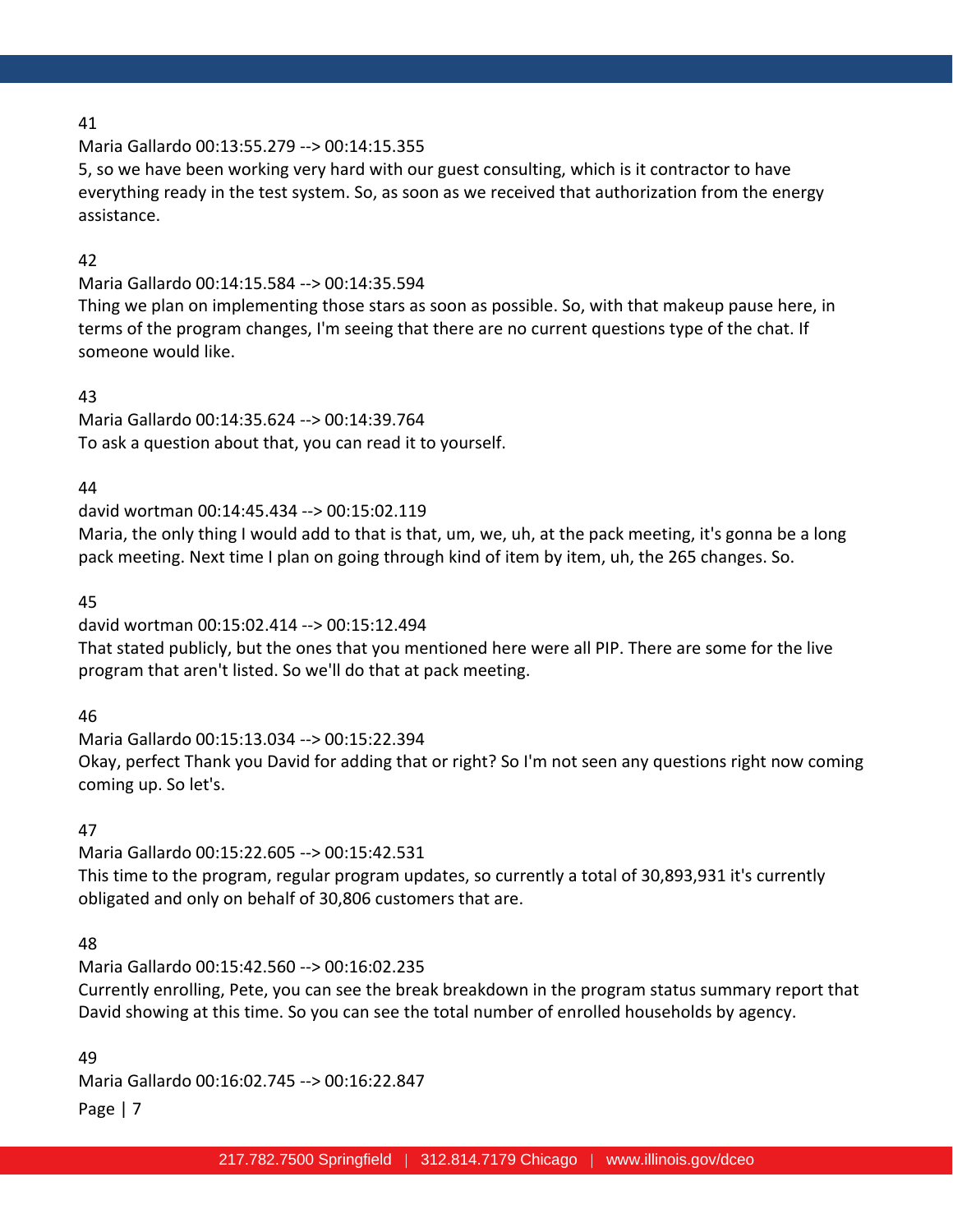Average by benefit currently, 2000 dollar with 3 daughters, the average benefit last year during this time of year was around a 1000 dollars as well. So looks like our average hasn't been changed.

# 50

Maria Gallardo 00:16:22.879 --> 00:16:42.524

As much we're planning to open, we'll keep enrollments. Nike opens the doors September. 1st. So, at that time, all will be rolling new customers and.

# 51

Maria Gallardo 00:16:43.094 --> 00:17:03.062

Continue planning on leaving New enrollments in place to be March 31st of 2022 and that hopefully, that will help agencies that may have riding in the past. They leaving, but.

# 52

Maria Gallardo 00:17:03.344 --> 00:17:23.144

Budget money or widely available, so hopefully with expanding that duration will help those agencies, spend them on as do know when we have to record it in the past meetings. We also have been serving undocumented, alien race events with.

# 53

Maria Gallardo 00:17:23.359 --> 00:17:29.354 Farms during the last program year, as, you know, we deploy these changes.

# 54

# Maria Gallardo 00:17:31.904 --> 00:17:51.794

Denver star speed not require any changes. So applicants who do not have a social security number, but our residents may have a tax payer ID number or team. They have been able to be served through the programs.

# 55

Maria Gallardo 00:17:56.180 --> 00:18:15.696 It's the same or an 18, the local agency could issue a special ID or can we call it sync for you? So, within all of that, we're happy to report that total of 962 households were served.

# 56

Maria Gallardo 00:18:16.754 --> 00:18:36.475

That either included on 19, or basically a 19 in a total of 65 costumers were served to feed that included in it. And they, for the special ID number that were issued by the local that you didn't seize.

# 57

Maria Gallardo 00:18:36.524 --> 00:18:56.322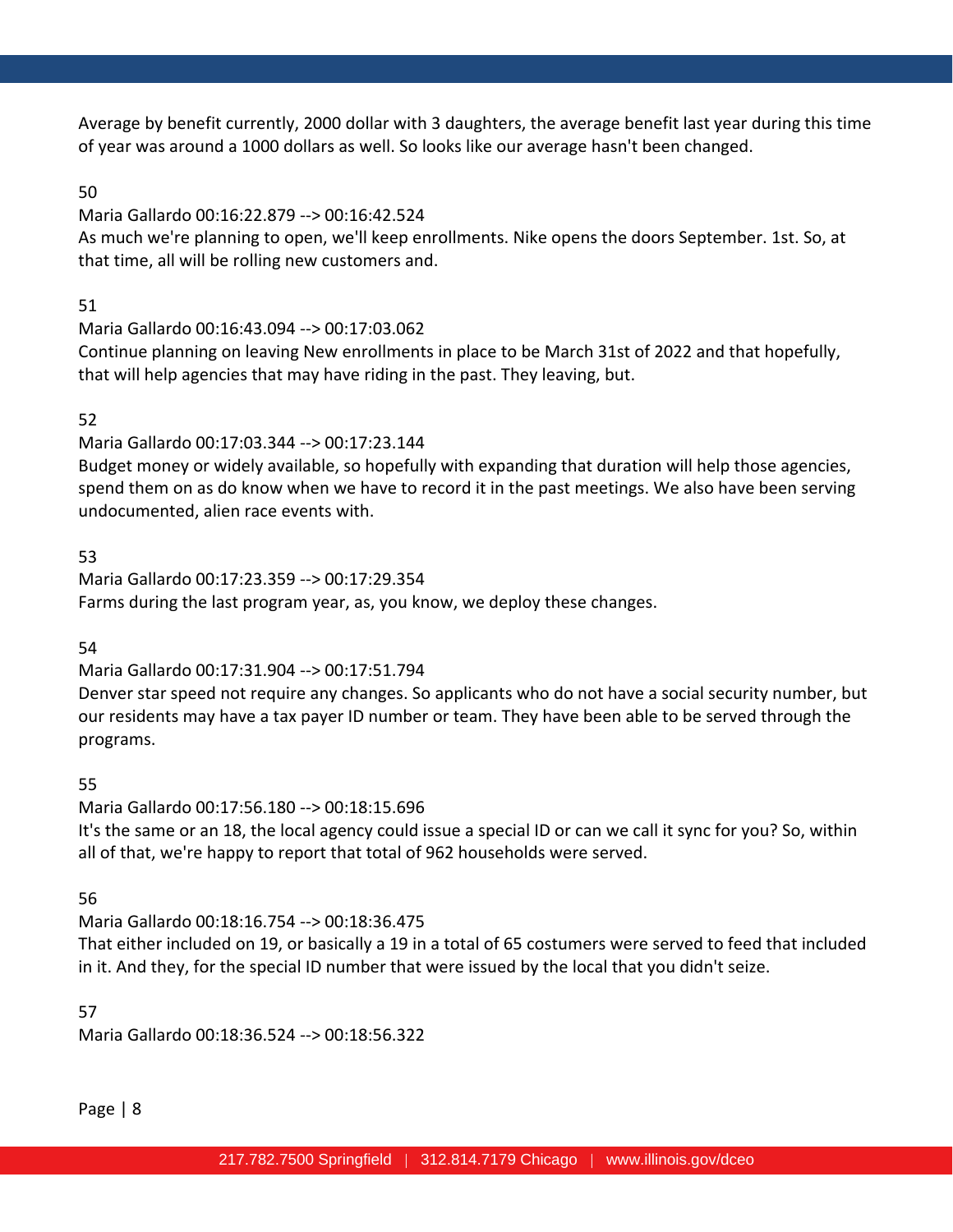Had approximately 2029 customers that were served during the program year so we on the beach sites and so we're here talking about the being a steering committee. We are planning to continue serving those customers.

# 58

#### Maria Gallardo 00:18:56.984 --> 00:19:16.598

As, you know, that those were part of the changes also that were included incentive, build to 65 so just wanted to record those at this time local agencies began therapy certification process. We conducted a webinar.

# 59

# Maria Gallardo 00:19:16.819 --> 00:19:36.592

Face on, may 24th as a refresher of the activities that needed to start the research in July as how reminder local agencies last round the recertification report that it's located under the research report section. It starts.

# 60

# Maria Gallardo 00:19:37.274 --> 00:19:55.934

To find which customers are ready for planning status. So, then the agency at that time knows that they are of a level to break the customer in in the research and provide their benefit comparison. Let me make.

# 61

# Maria Gallardo 00:19:57.139 --> 00:20:17.294

That there are a couple of questions in the chat so Kathy is asking about the research agreement that we'll have to wait for the changes. We send the research agreement with the research.

# 62

# Maria Gallardo 00:20:17.299 --> 00:20:37.454

Vacation procedure, I think it was some time in May. However, that document does not include the changes yet because we cannot implement those. So, our thoughts behind the scenes is that as soon as we are authorized by the energy assistant, then we will.

# 63

# Maria Gallardo 00:20:37.484 --> 00:20:55.604 Have to change our agreement to reflect the current speeds and the CPR and those changes that are current on the between Eastern. So most likely I'm sorry we'll definitely we should the reseller agreement that time.

# 64

# Maria Gallardo 00:20:57.825 --> 00:21:05.265

There's another question for customer certifications, prior to the stores change, will there be benefits will be re, adjusted.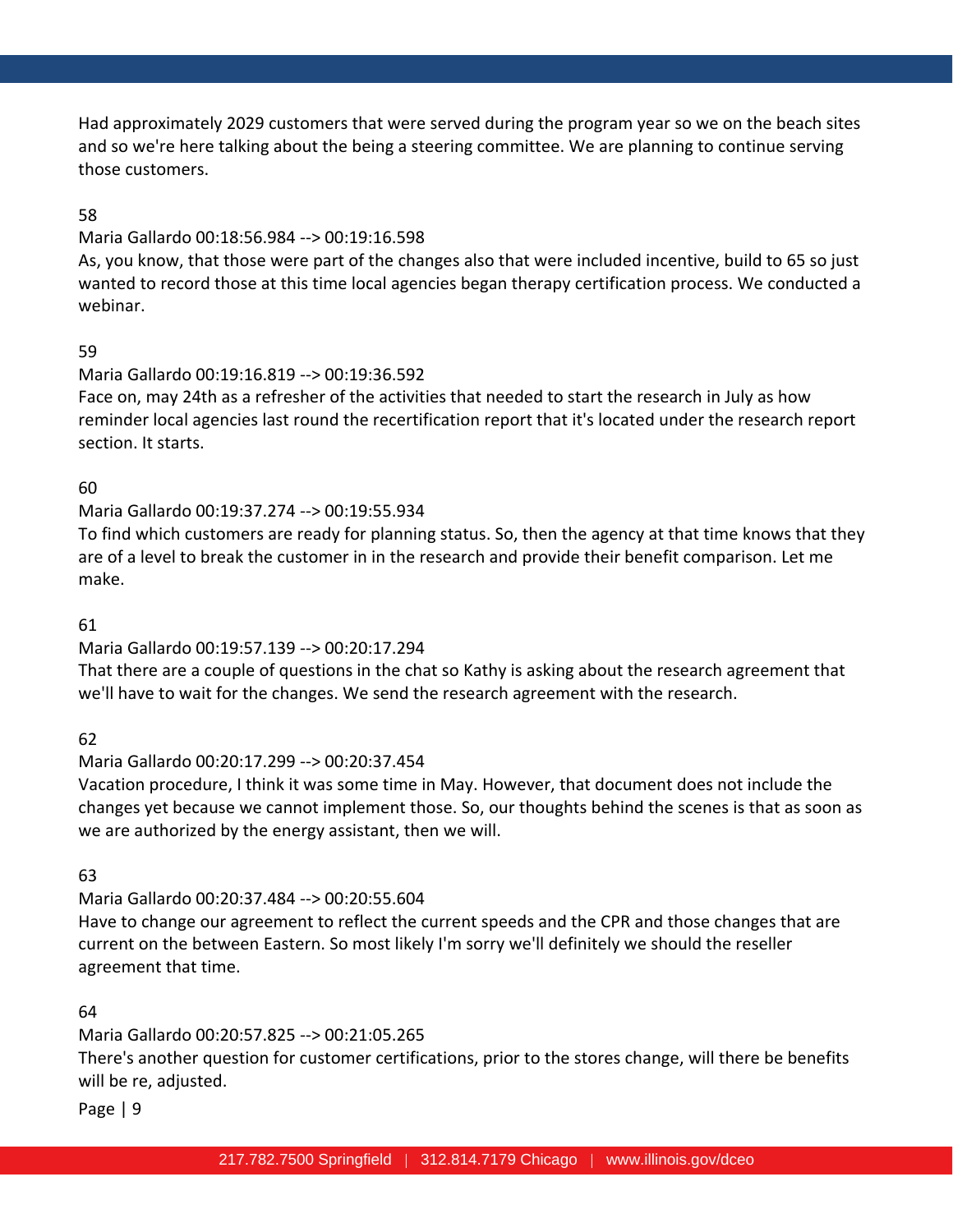# Maria Gallardo 00:21:08.384 --> 00:21:27.494

That's this is something that we haven't had the opportunity internally to further discuss. So we will have to take a note today and basically talk further internally about what would that entail? Things? Stars how we can.

# 66

# Maria Gallardo 00:21:28.394 --> 00:21:45.374

Implement that if anything so and our hope is that we are authorized as soon as possible so that we can implement those changes as soon as possible. So we'll definitely take that. 1. I do want to say something data.

# 67

david wortman 00:21:45.944 --> 00:21:47.654 Yeah, the the change.

# 68

david wortman 00:21:47.659 --> 00:22:07.724

Would have to be readjusted to me, makes it sound like we would go backwards. We can only do it from the time that the act is signed forward. So we would just be updating the. It we, our intention is to as soon as it's signed to implement the new regulations in.

# 69

david wortman 00:22:07.964 --> 00:22:11.204 The act, but it would be going forward, not looking backwards.

# 70

Maria Gallardo 00:22:12.674 --> 00:22:26.226 Thank you, thank Thank you for that clarification. There's another question could you confirm the admin cost was increase increases capital expenses from 10% to 13%.

# 71

Maria Gallardo 00:22:27.675 --> 00:22:47.325 Yes, so they, they can confirm those were increased, however, keep in mind that also the CEO keeps part of that as mean as well. So a percent of that amount is going toward the local agencies happening. Expensive.

72 david wortman 00:22:48.464 --> 00:22:48.974 That's correct.

# 73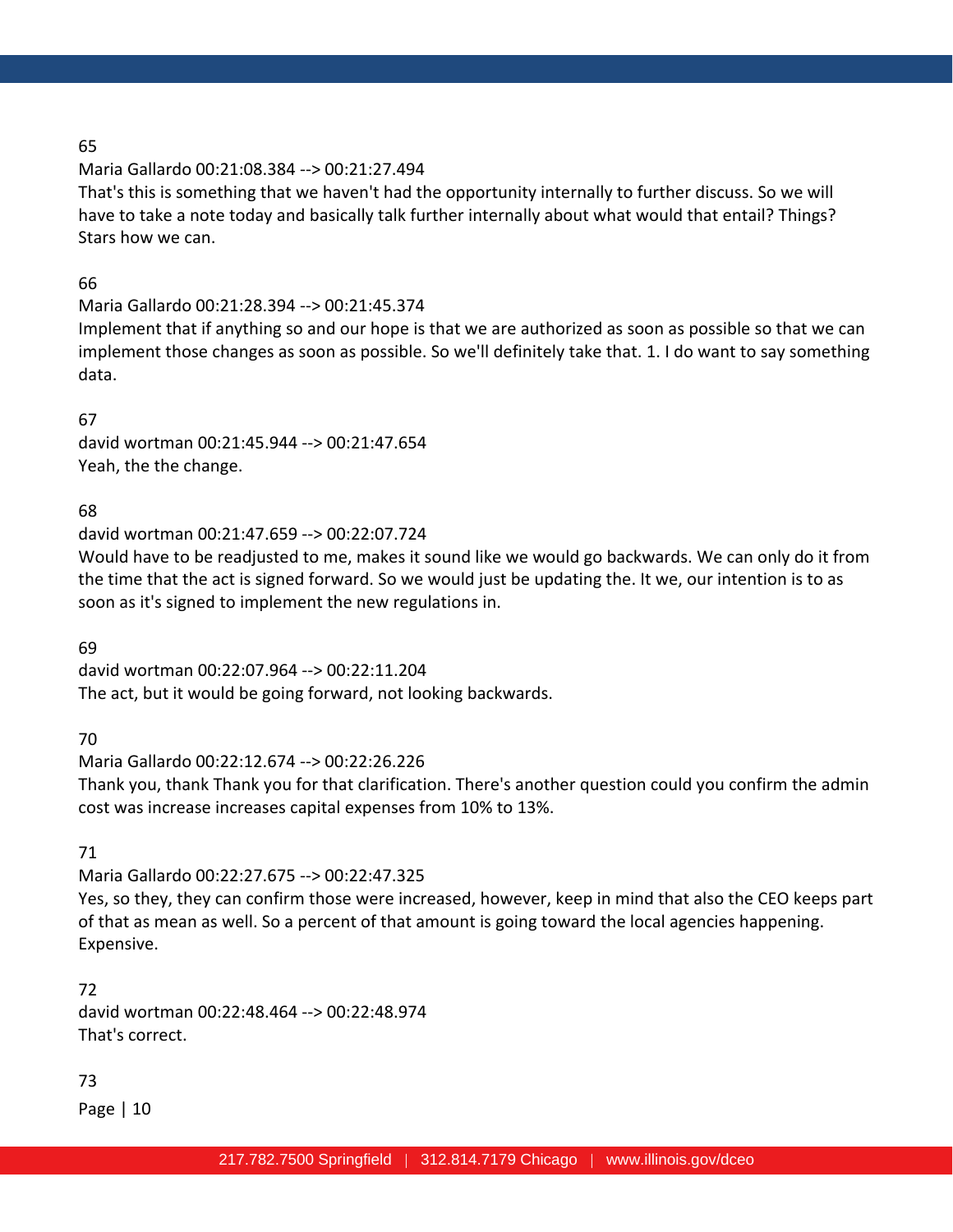#### Maria Gallardo 00:22:49.184 --> 00:23:03.494

There's another question, how will the new, 50, 50 split being trudges will everyone get change at once? Yes. So as soon as we're authorized by the.

#### 74

Maria Gallardo 00:23:04.184 --> 00:23:23.774

Plan rolling those over in the star system so the star system will automatically calculate that fleet and data when you present that beta feed comparison to the customer that will be already taken care of by the benefits.

75 Maria Gallardo 00:23:24.554 --> 00:23:25.334 Comparison.

# 76

Maria Gallardo 00:23:27.404 --> 00:23:46.678

And the last question that I see, can you confirm that the 200% has been approved for peak for program year 2022 for recertified customers and your role with the customers? Yes. So, currently our guidelines that we should think it was last week in June.

# 77

Maria Gallardo 00:23:47.564 --> 00:23:56.380 Are based on the 200% of the federal poverty level guidelines and the state 60%. So currently the.

# 78

david wortman 00:23:57.014 --> 00:24:07.694 Yeah, I, I think this needs to be clarified here though right now we are re, certifying people for PIP. If they signed up last year, they were.

#### 79

david wortman 00:24:07.724 --> 00:24:27.772

Below 150, if their income has gone up and now they're at 160, we are re, certifying them but that is not in accordance with the current Senate, the current rules. Because then a bill 265 has not been signed. I have cleared that with our legal and with the governor's office so they.

#### 80

david wortman 00:24:27.859 --> 00:24:46.735

Know that we're not currently that we are certifying people who according to the law today are not eligible to be served with the knowledge that Senate bill 265 is going to be signed. So we are serving but.

#### 81

david wortman 00:24:48.019 --> 00:24:57.403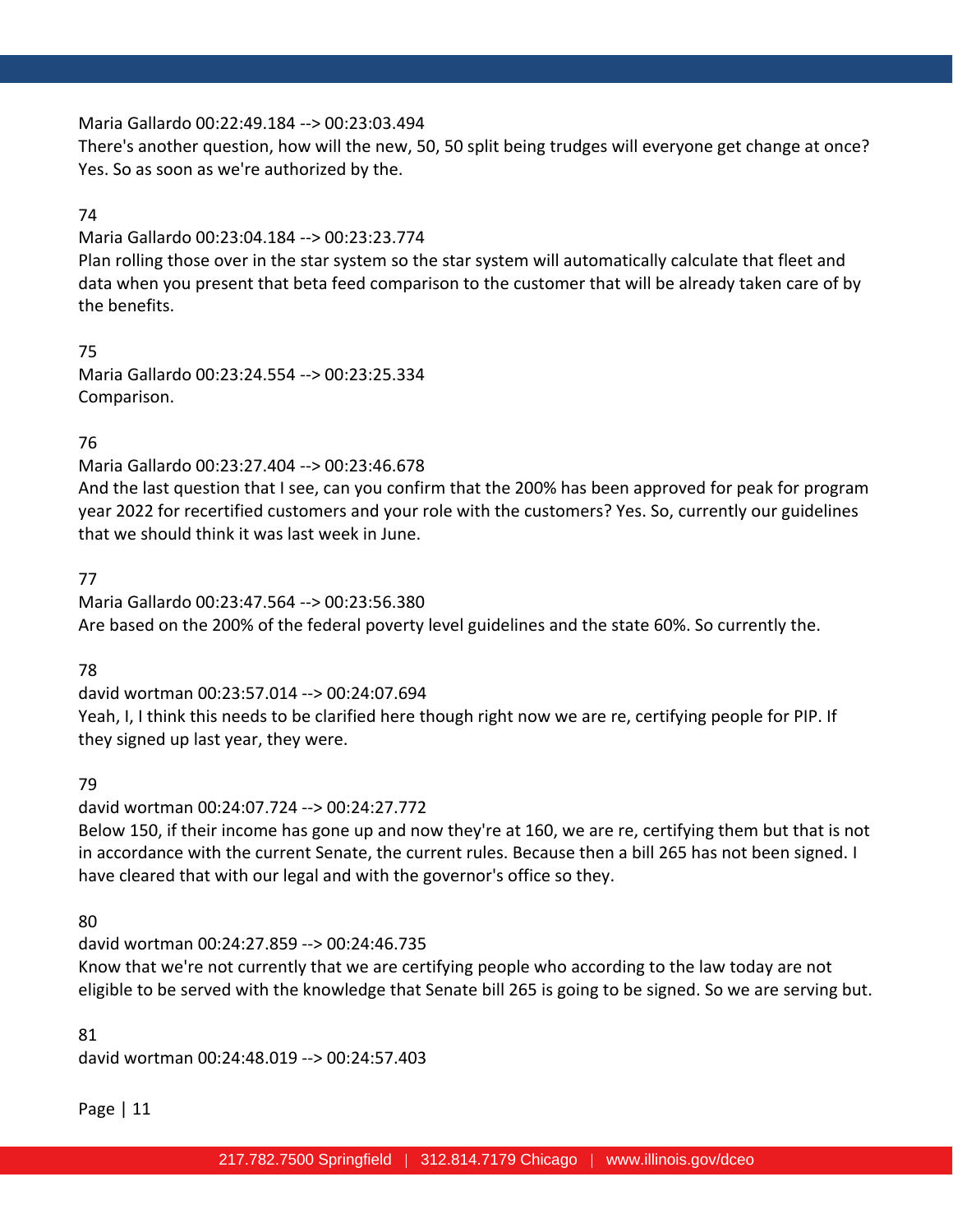Maria, correct me if I'm wrong here, we are not enrolling people right now so we are not enrolling anyone who has above 150.

82

Maria Gallardo 00:24:58.094 --> 00:24:58.664 Correct.

83

david wortman 00:24:58.904 --> 00:25:08.174 And if we get to the point where it still hasn't been signed, that's the way we will proceed. Because we, I was told that we can research.

# 84

david wortman 00:25:08.180 --> 00:25:28.292 Verify someone who has moved into a above 150, but we are not to enroll anyone above 150 until the bill gets signed. So, that's that also there is a question about the cost going into effect when 265 is signed. So the.

# 85

david wortman 00:25:28.365 --> 00:25:48.315 8% we are doing 8% on the PIP grant this year. Ben. I see. You don't have a microphone, but can you type in? I believe it's 10 minutes. Yeah. Yeah. I can't. You don't have it. Okay.

86 david wortman 00:25:48.885 --> 00:25:55.231 We're at 8% now. Really? Kind of, regardless of when build gets signed correct for PIP.

87

Ben Moore 00:25:55.275 --> 00:25:57.465 Correct for that. And yes.

88 david wortman 00:25:58.605 --> 00:26:01.005 Okay, thank you.

89 Ben Moore 00:26:02.685 --> 00:26:03.045 Huh.

90 Maria Gallardo 00:26:04.635 --> 00:26:07.155 Thank you David. Insane.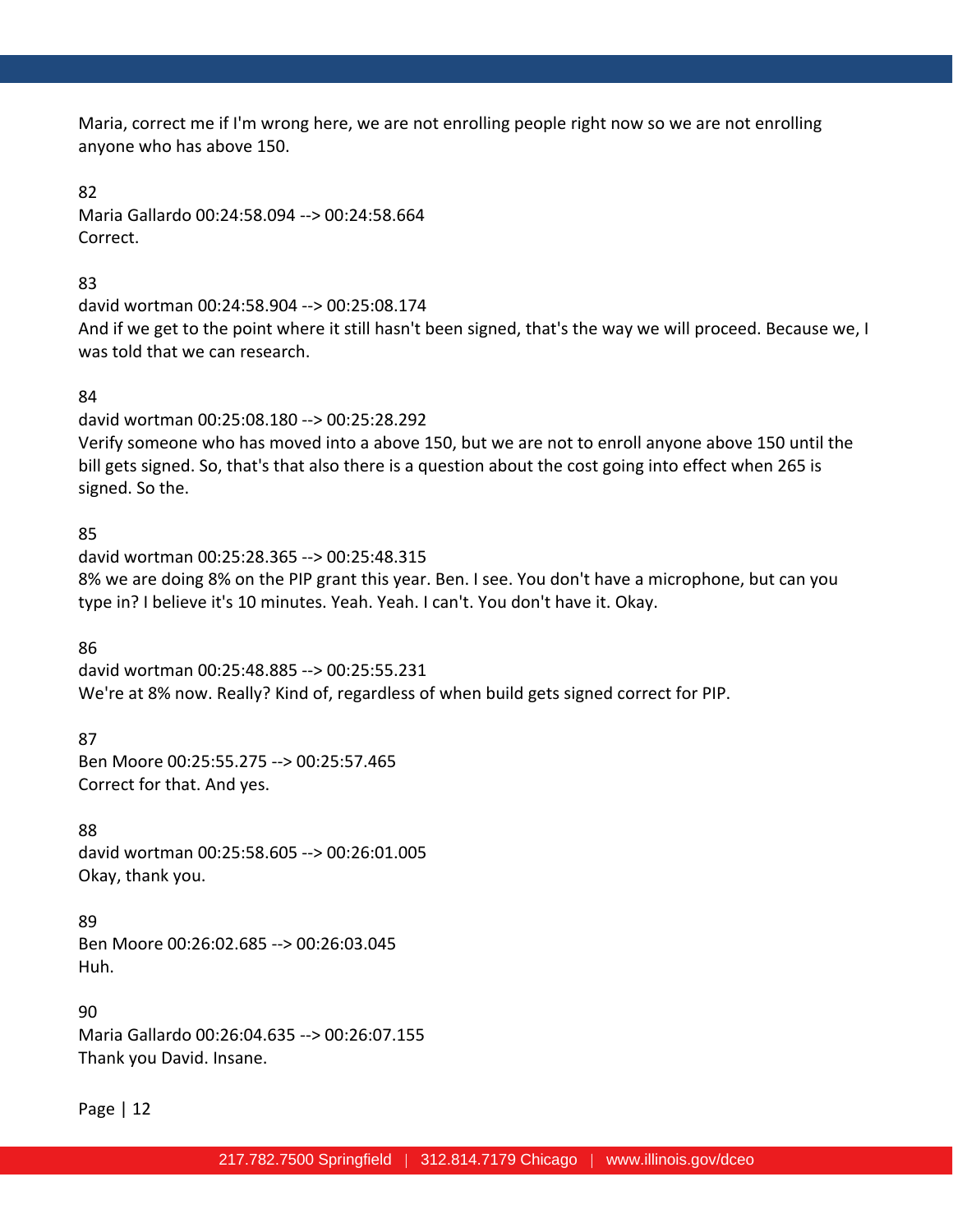Maria Gallardo 00:26:08.685 --> 00:26:14.685 You and data Cena, Neil question type by then.

## 92

Maria Gallardo 00:26:17.985 --> 00:26:37.065

He's saying that looking at enroll law that was 2017, it looks like 1 service territory, limit, removed priority for households with children on their given priority. And then the theatre charge on utility bills can increase.

93 Maria Gallardo 00:26:37.184 --> 00:26:37.934 Um.

# 94

david wortman 00:26:38.684 --> 00:26:54.254

All those things, those are, those are the things I was saying, that will go over more completely during the pack meeting because, um, but, yes, the, the, those were included in the.

# 95

Maria Gallardo 00:26:55.004 --> 00:26:56.624 Yes or right.

# 96

Maria Gallardo 00:26:57.260 --> 00:27:17.265 Okay, so, in terms of going back to the report, also, you know, that currently our policy says on that during the program here, if they have to participating utilities and 1 of the participating utilities.

97

Maria Gallardo 00:27:17.534 --> 00:27:35.222 Gets dropped from peak because of nonpaying things we allow that cost to her to stay active with that state on PT with that active utility. And then at the end of June or July 30th, when we drop behind.

98

Maria Gallardo 00:27:38.855 --> 00:27:58.655 They can return to the program and they fly for energy assistance and then we can address again, the 2 participating utilities either or so we call that activity, future drugs and doing a total of.

#### 99

Maria Gallardo 00:27:58.744 --> 00:28:18.846

336 costumers due to these recent again, these sentence, the customer leads to each local agency so they know which customers for those and then I will also send a drop letter to the costumer.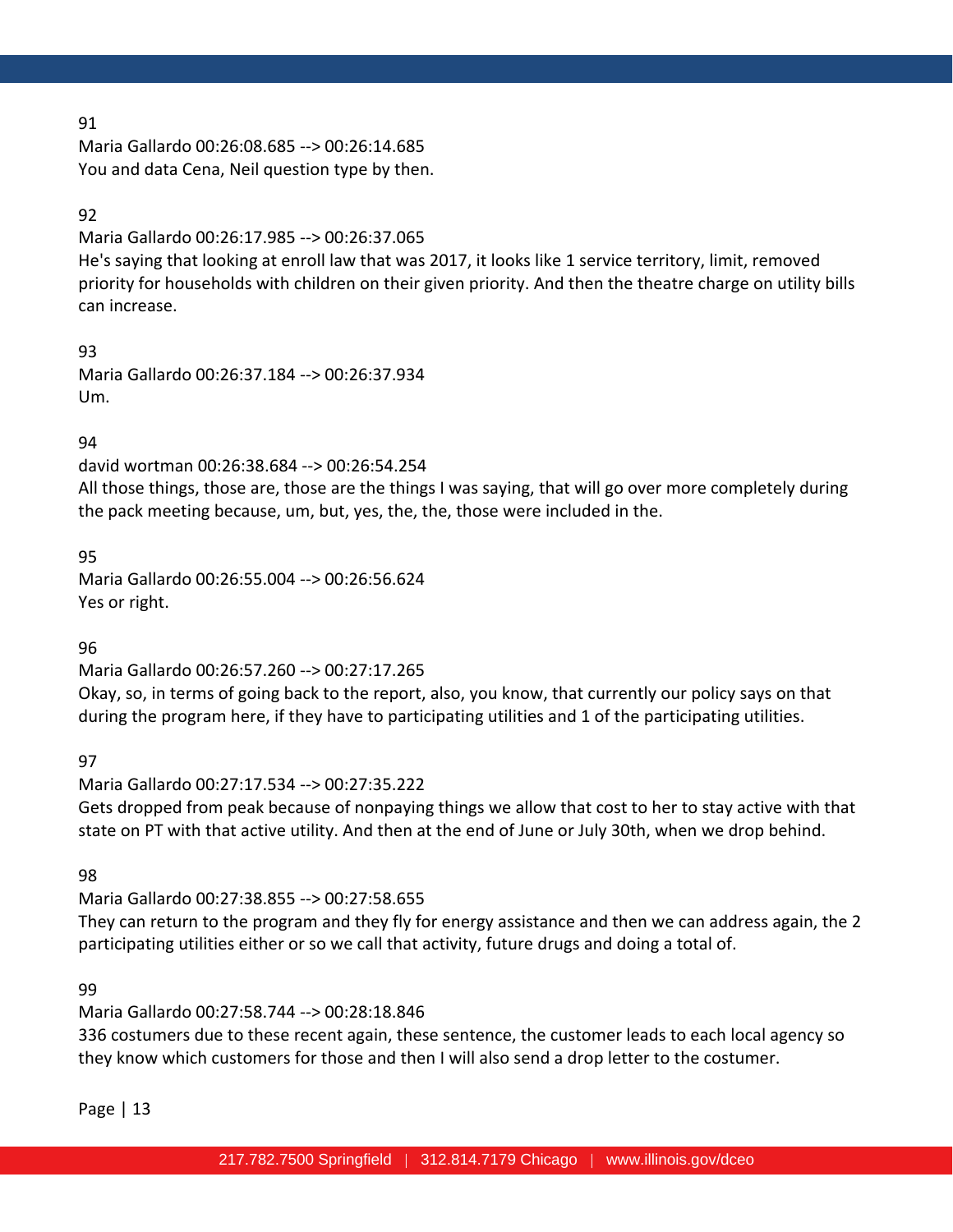# Maria Gallardo 00:28:19.114 --> 00:28:39.034

Telling them that they weren't, they weren't dropping on the active side, but they can return for energy assistance and to contact her local agency once open enrollment it's, it's open again. So they can return starting September. 1st.

# 101

# Maria Gallardo 00:28:39.124 --> 00:28:59.194

And then they apply for energy assistance at that time. 1 of the biggest items that we have been working recently with the guest consulting has been now that we are afraid our big customers.

# 102

# Maria Gallardo 00:28:59.224 --> 00:29:19.354

Opportunity for them to upload their documentation with the portal, the same way that we were doing with our population last year. So now the customers who want to upload their documentation on the portal can do that and then the agency will be able to see.

# 103

# Maria Gallardo 00:29:19.654 --> 00:29:39.424

That documentation online, so we rolled over that portal starting July. 1st. I will go ahead and type that link to chat. Momentarily. Again. This is not a require. It's just another way that we are offering. Now.

#### 104

# Maria Gallardo 00:29:39.694 --> 00:29:59.674

Customers that they cannot either submit their documentation or facts, or any other way. They can upload their documentation online if they choose to. So, if these are these important Intel, Eva will actually to see it.

#### 105

# Maria Gallardo 00:29:59.679 --> 00:30:19.144

pgnp the customers, so, customers will need to enter the family ID their last 4 digits of social security number and the birthday. In order to access that portal. We offer integration from July. 1st. We don't offer any.

# 106

# Maria Gallardo 00:30:21.544 --> 00:30:39.976 Coordinators to explain how the portal will work and then how they will be able to see the documentation stars cetera and we offer that webinar on 28th as a side view as any new.

# 107

Maria Gallardo 00:30:40.000 --> 00:31:00.095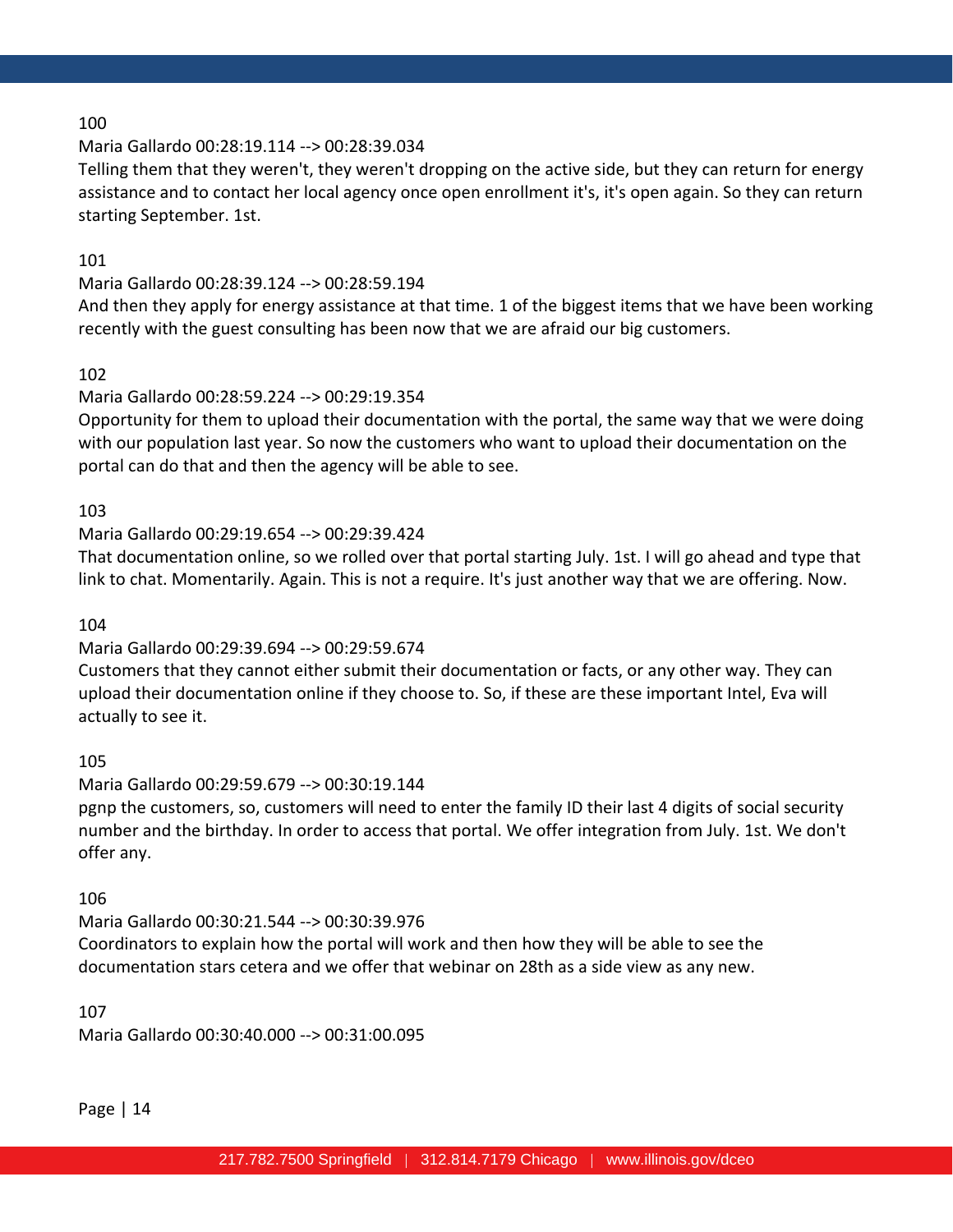Process we're sure that there will be a lot of questions that box in the roads, but we'll definitely are happy to be offering these to these customers and we're going to deal with those new questions and bugs in the road. This.

# 108

#### Maria Gallardo 00:31:00.544 --> 00:31:16.924

This as possible at that time. So, with that, let me make a pass. I don't see any new questions that group have any questions. If you will to yourself and ask any question. Now it's a good time.

#### 109

#### Maria Gallardo 00:31:26.315 --> 00:31:44.435

Yeah, I'm not hearing anything else. There are 2 other items that we like to share with these group. What we said already that the new heating assistance program is scheduled to start September. 1st.

# 110

# Maria Gallardo 00:31:44.465 --> 00:32:04.595

But that time, we're going to be opening Nike, but they beat for new enrollments. We are planning to have no specific priority groups or month, mainly because we're going to be having something availability and that all old customers shouldn't be serve.

# 111

# Maria Gallardo 00:32:04.600 --> 00:32:24.508

Starting September 1st, Allegheny will be starting taking appointments on August 16, but then the applications will be entered starting September 1st and on. We also would like to bring to group attention that.

#### 112

#### Maria Gallardo 00:32:24.935 --> 00:32:44.855

We have a local agency change with our network. So task would be emergency provider or dial in in the leaving stone and counties previously administered by Central. So they are starting July. 1st they are now.

# 113

# Maria Gallardo 00:32:45.124 --> 00:33:04.924

Recertified those customers, but then once likely, we'll start September 1st, they will be the provider for for Nike as well. We're going to be sending out and out to the utilities that are that those counts are part of.

# 114

# Maria Gallardo 00:33:05.164 --> 00:33:14.314

Their service salaries, but we thought that we will give you a heads up on this meeting. So I heard wanting to where there's.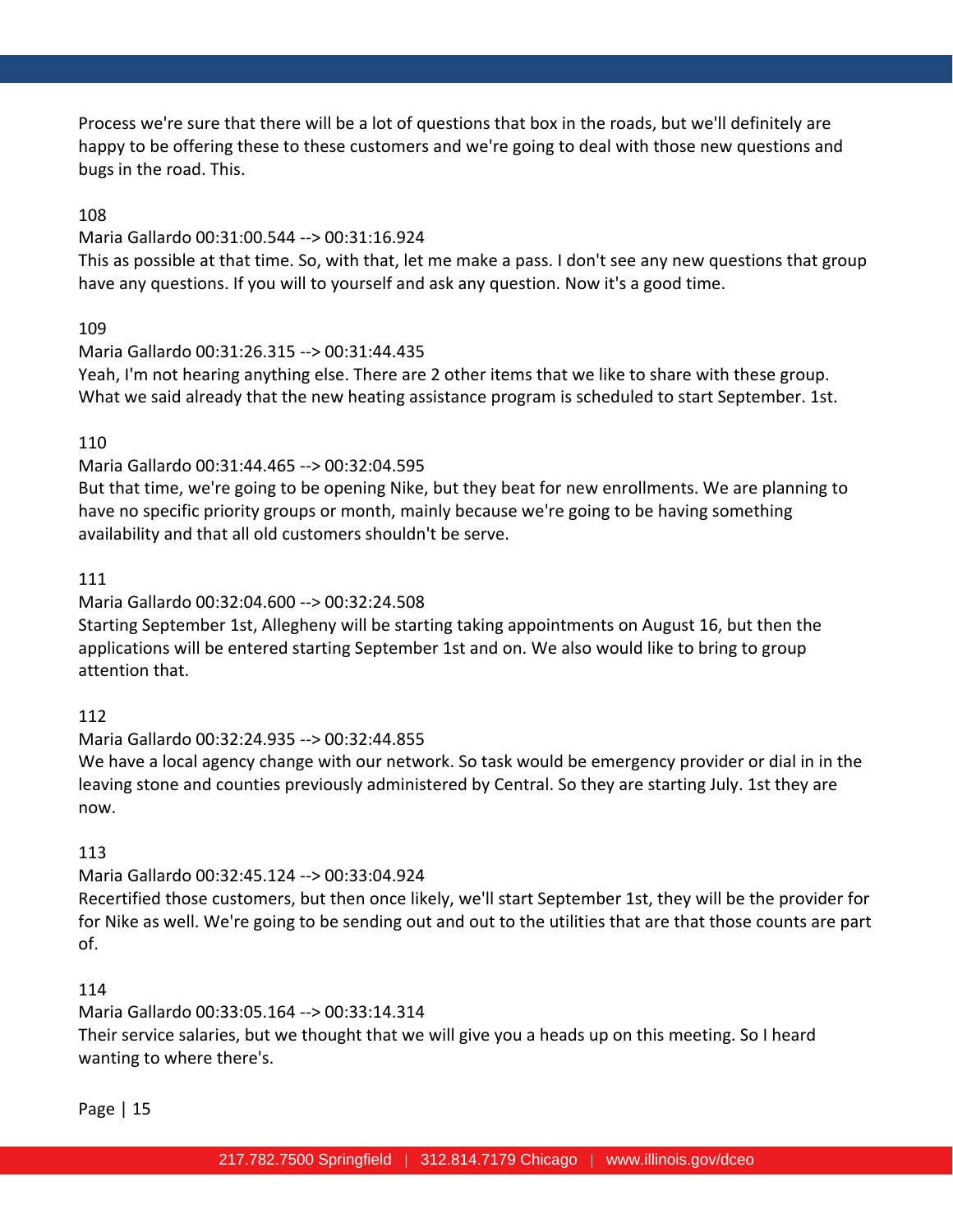Maria Gallardo 00:33:14.465 --> 00:33:34.295

New question though Chad is August 16 underline application acceptance. It's only so we are turning on starting August 16 to help the Nike portion, or the utility bills assistance portion of the help families.

#### 116

Maria Gallardo 00:33:34.625 --> 00:33:54.695

So, that's gonna be available for customers who will like to submit their Pre application because I believe my family's website, but also they can start calling their local agencies starting August 16 and then the agency will start giving them appointments. So.

#### 117

Maria Gallardo 00:33:54.904 --> 00:34:14.914 Um, they can be seen starting September 1st, there's another question which county is tasked with handling the beginning September 1st and then leavings done early.

#### 118

Maria Gallardo 00:34:15.214 --> 00:34:16.954 Administered by the same.

119

Maria Gallardo 00:34:19.503 --> 00:34:25.654 So, with that, those are the questions so far, I guess I'll turn it back to you, David.

120

david wortman 00:34:29.554 --> 00:34:32.945 Okay, uh, thank you Maria. Um.

121

david wortman 00:34:35.493 --> 00:34:55.233 I think, uh, the only thing we have left here is, uh, other business and, um, the, um, the only thing that I have is to give a very short preview of the pack meeting 2 weeks from today. That's going to be a rather long meeting. I think, um, we have a lot of stuff to.

122

david wortman 00:34:55.239 --> 00:35:15.273

Go over, we're going to go over the, the changes to the energy efficiency. Our assistance act. I keep saying that in more detail we're going to talk about the benefit matrix. We're going to go over the results of the program year, 21 showing what was budgeted and then.

123 david wortman 00:35:15.484 --> 00:35:35.164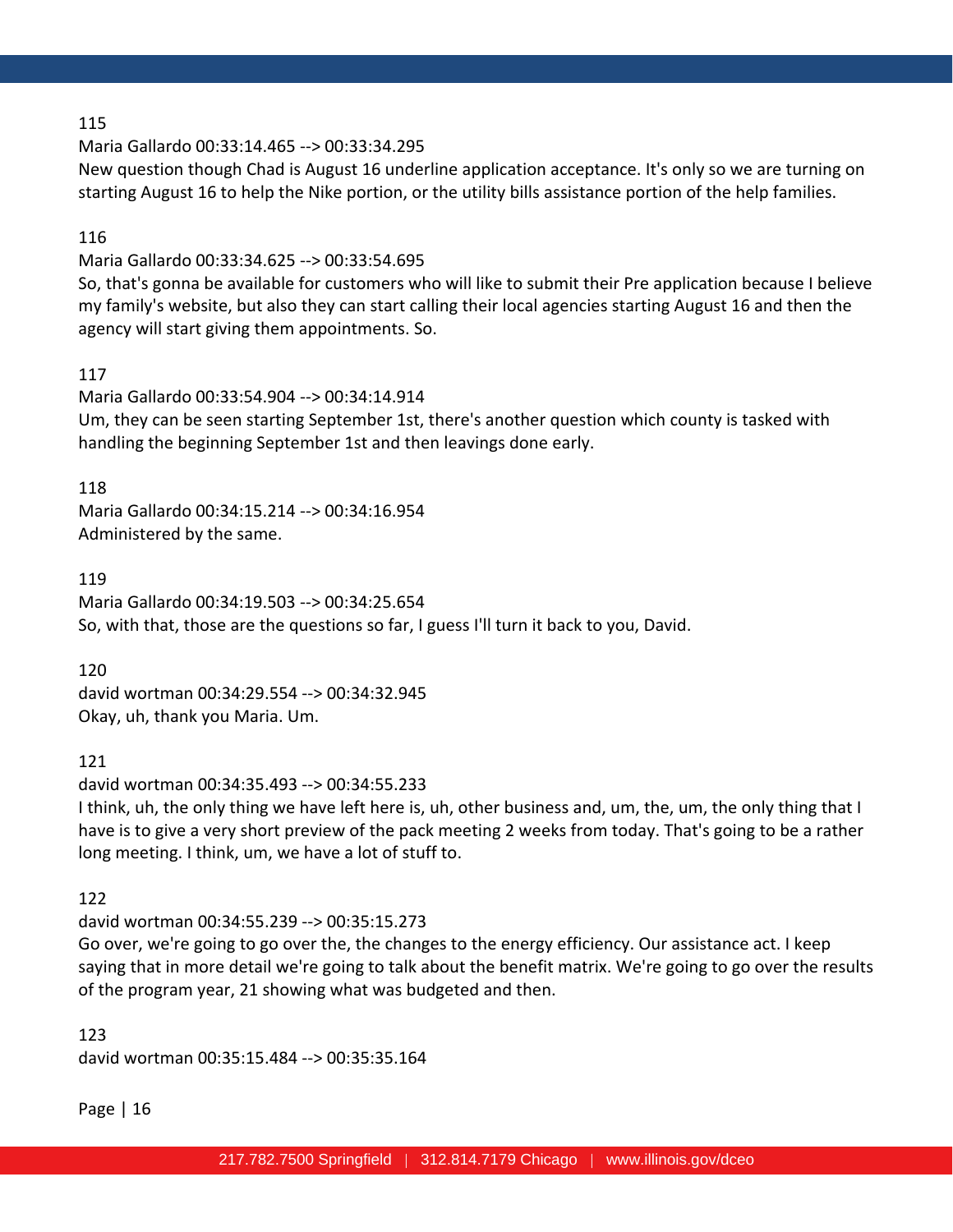We ended up doing with the app and the supplemental payment and how much funding we got out the door. I'm going to show the performance by local agency, but I'm, I'm keeping the local agencies anonymous, but going to show what.

# 124

#### david wortman 00:35:35.559 --> 00:35:55.709

Was budgeted and then actually put out the door by local agencies so you can get a feel for how different agencies ferry. This is in preparation for next year. So, another thing that I'm going to do is put out what the allocations for program year 2000.

# 125

# david wortman 00:35:55.720 --> 00:36:15.875

To what funding is available to every agency and how much if every agency spent all of their money, how much they would have available to them in preparation for a new section of the energy assistance act, which requires us to submit to the pack at.

# 126

# david wortman 00:36:15.880 --> 00:36:36.035

End of every program year, the performance, the allocations and then the benefits paid by agency. I think it actually is by county in the in the act. So, this year we're going to put out a report, but mask the names I'm going to take seat out because they would be.

#### 127

# david wortman 00:36:36.514 --> 00:36:56.194

But the rest of the state is yeah, I'll let people see, and I'll be letting the agencies know what their performance was so that they, they can find themselves on the chart, but all of this is heading towards letting agencies know upfront at the beginning of the program year.

#### 128

#### david wortman 00:36:56.199 --> 00:37:13.564

Exactly, how much they have available to spend, and then tracking that performance through, at the end of the year. So that we can see how agencies have done. So, there's going to be quite a bit on the pack meeting, but that's all I have for other business today.

# 129

Maria Gallardo 00:37:13.834 --> 00:37:16.354 And David, this is Maria just to all.

# 130

Maria Gallardo 00:37:16.684 --> 00:37:36.464

Give everyone a heads up in the in our back needing to we're going to be same thing with the members that draft of the 2022 Nike statement. So then they can review starting next week. We also are anticipating.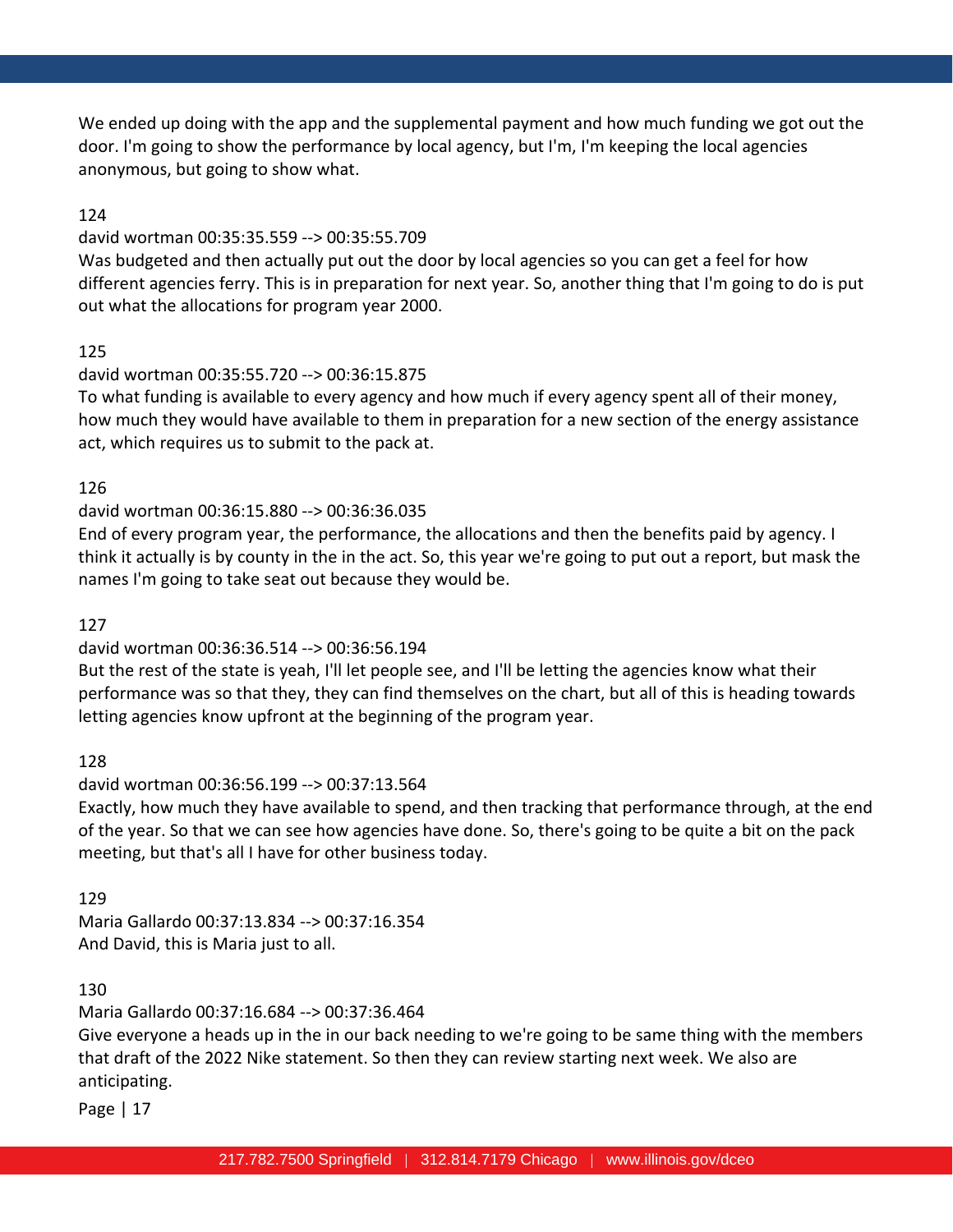#### Maria Gallardo 00:37:36.519 --> 00:37:56.374

To schedule the public hearing the receive public comment on the draft plan on Tuesday. August 3rd, is we're going to go over to those tickets also with the back on the back meeting but since you're touching a little bit on the back meeting, I thought that was.

#### 132

#### david wortman 00:37:57.874 --> 00:38:16.834

Yeah, that's good. Thank you. And Alan, I see yours. I I want to say 1 more thing and then I'll go to you for what you want to say this is not connected with gas and electric. But we also, I believe everyone on this call should have received an email. If you.

#### 133

#### david wortman 00:38:16.839 --> 00:38:36.943

Didn't reach out to us, or if you didn't in your interest did reach out to us. We have a water and sewer assistance program that is being funded by relief money from the federal government. We're not required to hold a public hearing, but we are having a public meeting on August.

#### 134

#### david wortman 00:38:37.000 --> 00:38:56.945

Thursday, August, 5th, so 1 week after the pack meeting to go over our state plan for that. So, anyone that wants to hear what we're planning for that program can log in then, and we've sent out information on the state plans. So if you.

#### 135

david wortman 00:38:57.159 --> 00:39:07.684 That let us know and will include you. Okay. So, is there anything else from anything else from team before we move to public.

#### 136

david wortman 00:39:10.624 --> 00:39:13.414 Okay, hearing that Maria are you going to talk.

#### 137

Maria Gallardo 00:39:14.044 --> 00:39:16.744 No, I was just going to say, I have nothing birds or at this time.

#### 138

david wortman 00:39:16.864 --> 00:39:25.204 Okay, very good. All right, so, Alan, and I think you should oh, yeah, it was Allen. I think you should be able to on mute and talk.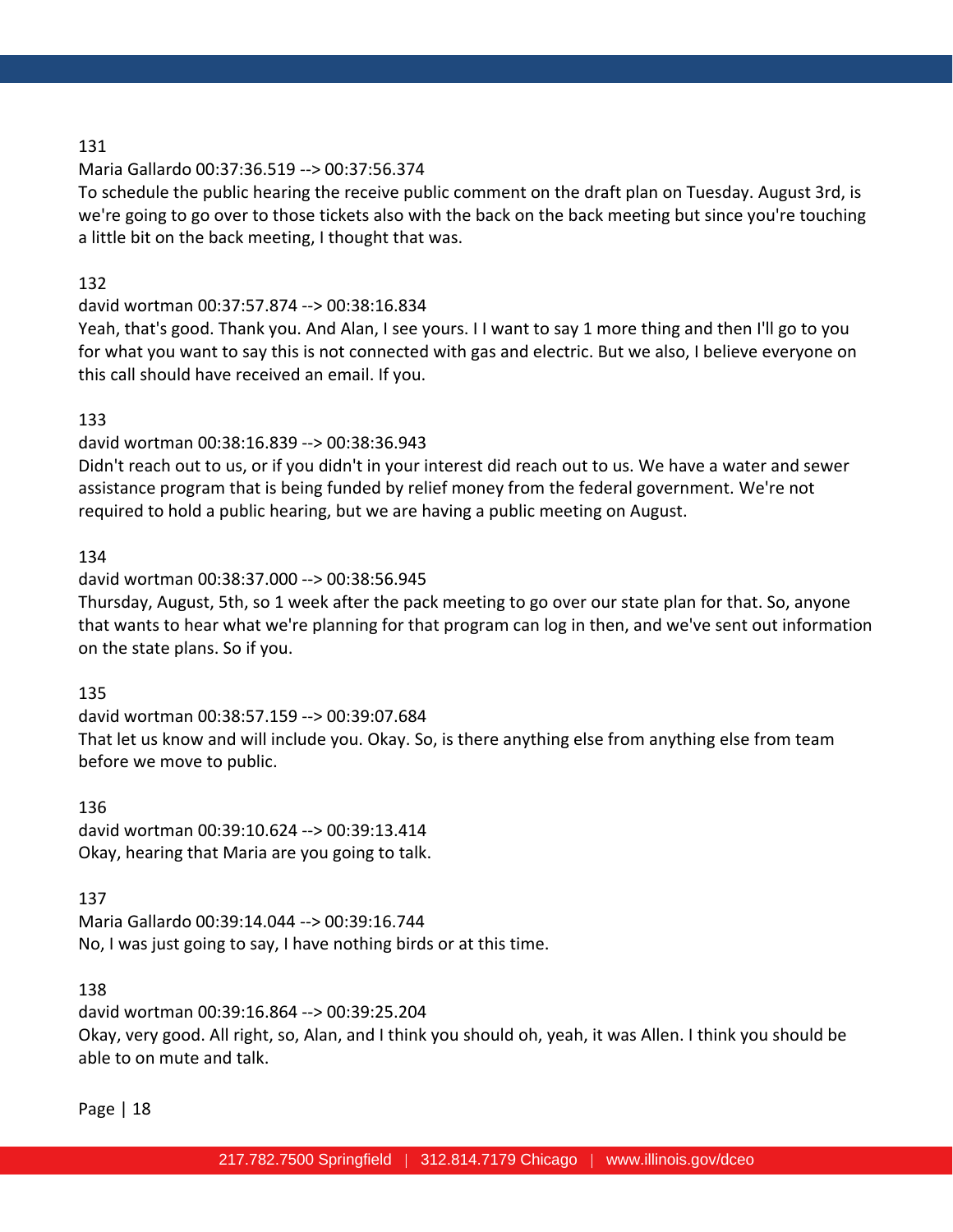Allen Cherry 00:39:26.224 --> 00:39:29.914 Thanks so I guess we were all disappointed about.

140 Allen Cherry 00:39:29.944 --> 00:39:33.574 The participation numbers on both hip and.

# 141

Allen Cherry 00:39:34.264 --> 00:39:54.214

I'll start by saying that was very understandable, although there's work that we should maybe start doing. What got me thinking about this was the Chicago energy council meeting on Tuesday, and some really active ideas from people's gas about reaching out to.

# 142

# Allen Cherry 00:39:54.994 --> 00:40:14.554

Participants looking at communities where the percentages were down greatly and doing outreach to community groups and to those targeted outreach to those communities. Uh, so I think we should be looking creatively to get the number.

# 143

# Allen Cherry 00:40:14.584 --> 00:40:34.714

Back up, when we started in September 1 specific issue that I raised with peoples was texting as a way to reach people working on political campaigns. We have found that the best way to get out the vote is with a text. Now.

#### 144

# Allen Cherry 00:40:34.720 --> 00:40:54.605

For the people's gas representative on Tuesday said that they looked at that, and they had their lawyers had some concerns about sending a text to folks without their Pre permission for that. Now I know when we were working to create the.

#### 145

# Allen Cherry 00:40:54.905 --> 00:41:15.005

Uh, the, it system long time ago, it was pretty clear that had the power to send texts. Now, the 1 issue that was raid was sent said to me, when I raised this previously, was that you have some doubts about how accurate.

#### 146

# Allen Cherry 00:41:15.454 --> 00:41:35.194

Your phone numbers are, and I would think that's probably true. I mean, you didn't have as a political campaign might have a door to door canvas that was at the end of any visit of a likely voter would make sure to get their cell phone. So, I guess I'm just thinking we should think, and look.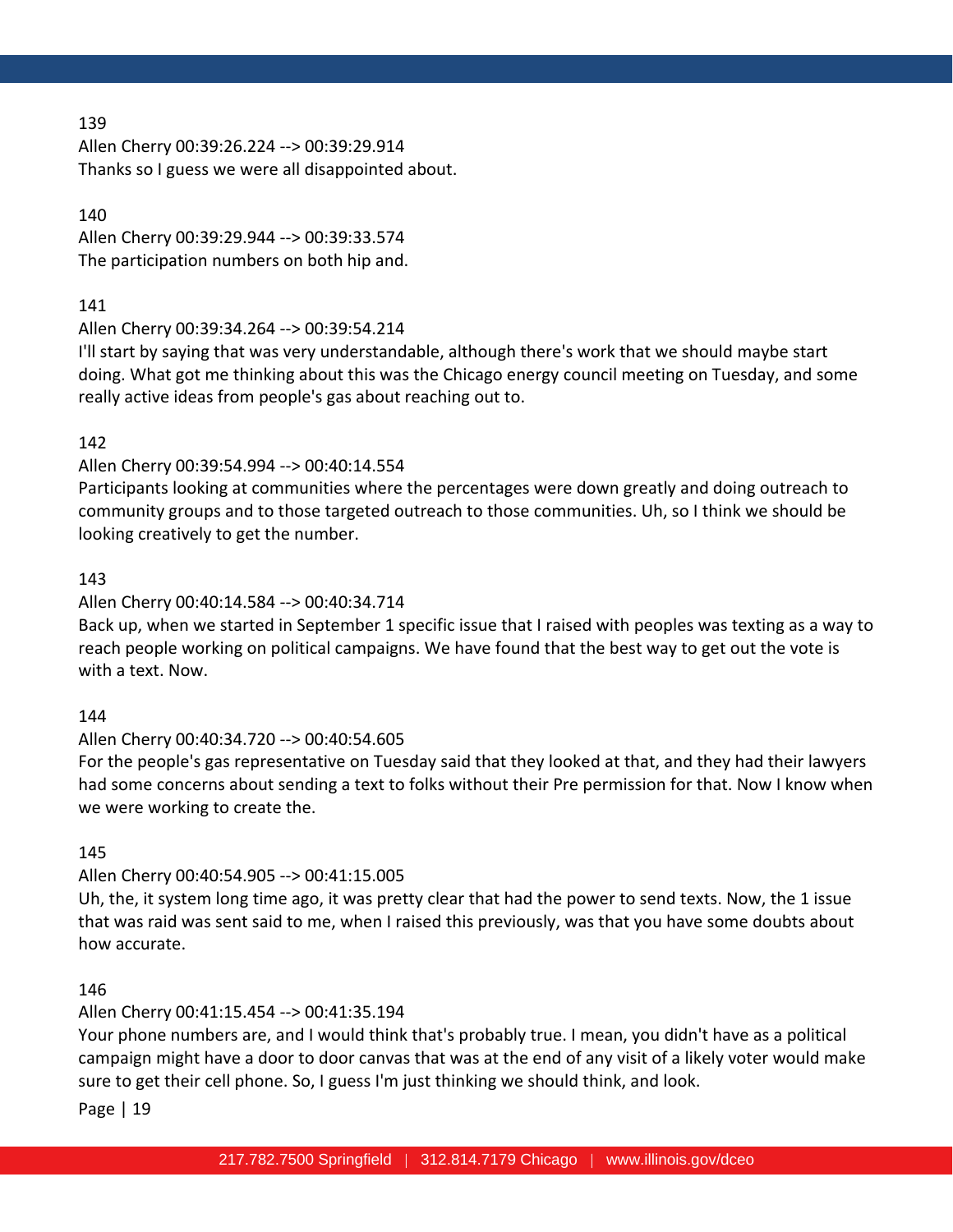Allen Cherry 00:41:35.200 --> 00:41:46.805

Simply how to get numbers back up and I thought that those ideas from Eric at people's gas, we're, we're exciting and, and a good place to start. So, thanks for letting me raise that.

# 148

Maria Gallardo 00:41:50.885 --> 00:42:08.885

This is Maria, and I think this is a good opportunity to address 1 point that it's bringing up in terms of the reduction in participants and what we are planning on the new program here, which we're going to go while we're through the.

# 149

Maria Gallardo 00:42:09.039 --> 00:42:14.314 Have like heat statement, but just so these critical somebody's. So Blair.

#### 150

Maria Gallardo 00:42:14.974 --> 00:42:34.744

We're anticipating to offer equal eligibility to Amy snap 10 and an, by cash customers told her that they still have to go through the application process. But for.

#### 151

Maria Gallardo 00:42:35.134 --> 00:42:54.814

For we're allowed to offer categorical eligibility to 1 of those programs. So we are anticipating on doing that in the new program and also to give to spread the work about these will be in communication with the DHS.

#### 152

Maria Gallardo 00:42:55.119 --> 00:43:15.274

Colleagues to insert a 1 pager very, very to the point to tell this population in the DHS notice of decision that they are in need of natural gas, or for pain or electricity.

#### 153

Maria Gallardo 00:43:15.279 --> 00:43:35.434

If there needs of account with those, that they need to contact the local agency, and then we'll be providing the contact information. So we have been working on that. And we anticipate that those letters are going to be coming out.

# 154

Maria Gallardo 00:43:35.440 --> 00:43:41.795 In the month of August, because that's the month where the check, it's a little bit more slow.

#### 155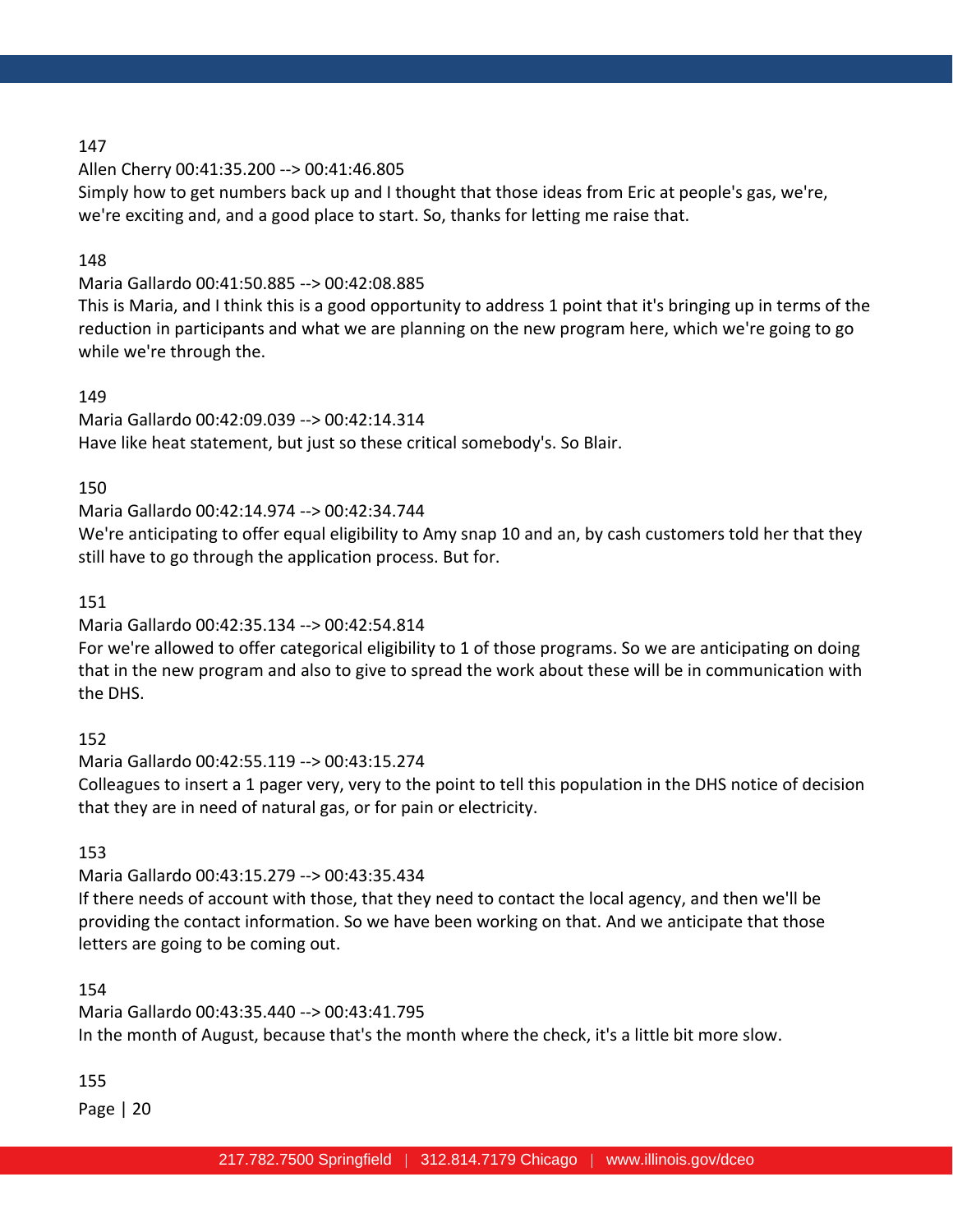# Maria Gallardo 00:43:44.315 --> 00:44:03.845

But we are talking about, I think if I recall correctly over 300,000 customers that could potentially be getting that inserted through there. No decision. So very in the next few weeks, we need to continue working internally to.

#### 156

#### Maria Gallardo 00:44:04.624 --> 00:44:24.034

Better know how we're going to train the local agency so when these customers are coming to the local agency, and they apply, we need to teach them how to then work with them in terms of their categorical eligibility implementation. So, just.

# 157

Maria Gallardo 00:44:24.454 --> 00:44:26.074 I try that 1 now.

# 158

#### david wortman 00:44:27.784 --> 00:44:44.524

Yeah, and, uh, I've got an additional, uh, piece of information Alan on what you're talking about with the previous participants. The, what? The LDAP showed me data wise is, uh, we, we broke it up.

#### 159

# david wortman 00:44:44.559 --> 00:45:04.698

Because federal dollars versus state dollars, and the flexibility we had, because of the executive order, we were able to use date dollars to pay previous program years. So the utilities sent us information on why heap customers from program. You're 21 that.

#### 160

#### david wortman 00:45:04.720 --> 00:45:24.820

The local agencies were able to pay with funding, but the utilities also sent us a program year, 19 and 20 data. So these were light heat clients from 19 and 20 that weren't customers in 21 and the 2 you'd have payments. We're both, I don't remember the exact.

#### 161

#### david wortman 00:45:24.880 --> 00:45:44.930

Number, I'll present it 2 weeks from today, but they were both above 50Million dollars. So the 19 and 20 was nearly equal to the program year 21, which tells me that there were as many clients and 19 and 20. that weren't served in 21 as clients served in 21.

# 162

# david wortman 00:45:45.334 --> 00:46:04.804

So, uh, we definitely have the case where there are clients out there that have been, like, clients that aren't coming in every year. So that's the 1st pool to look at. I would say, would be previous years clients that are not.